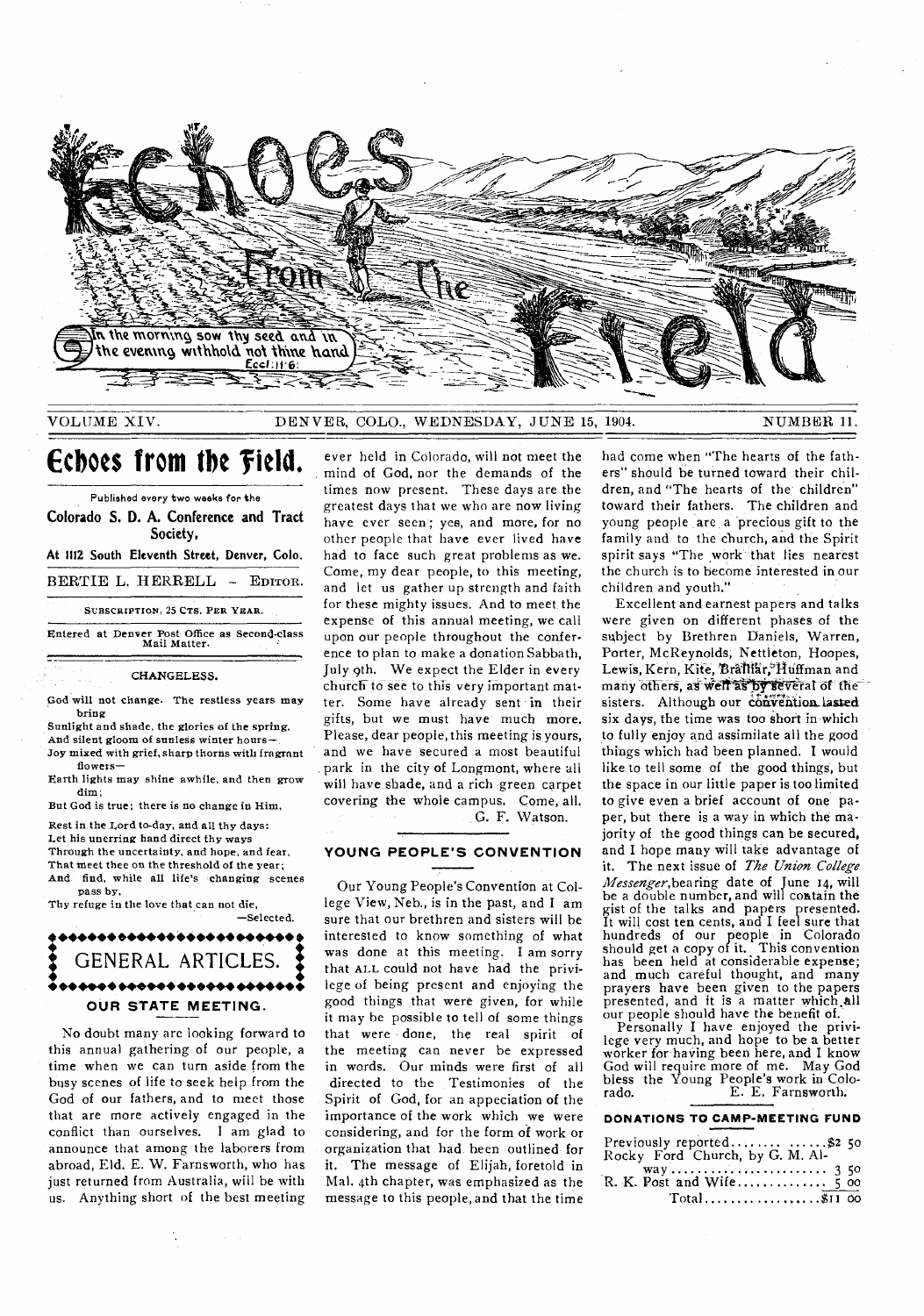### **SATURDAY OR SUNDAY.**

The old controversy as to whether Saturday or Sunday is the real Sabbath has been revived in Rocky Ford. A statement having been made from one of the Rocky Ford pulpits that the Kansas City man who offered \$r,000 to anyone who would prove that Sunday was the Bible Sabbath had withdrawn his offer, Mr. J. R. France wrote to the man and has received the following reply :

J. M. J. A. T.

St. Alphonsus (Rock) Church,

1118 Grand Avenue.

St. Louis, Mo., May t, 1904. Mr. J. R. France.

Dear Sir :—I have not recalled the offer. I still offer \$1,000 to anyone who can prove to me, from the Bible alone, that I am bound, under pain of *grievous*  sin, to keep Sunday holy. We keep Sunday in obedience to the law of the Catholic church. The church made this law after the Bible was written.

Those who reject the authority of the Catholic church, and believe only what the Bible teaches, must answer correctly the following :

r. Where dues the Bible teach' that we must keep Sunday holy?

2. Where does it teach that we must deep it once a week, and not once a year like Christmas?

3. Where does it teach that we must keep Easter always on the first Sunday after the full moon of the Vernal equinox?

\* \* '\* \* 8. Why do you inscribe in your letters the current date, e. g., May 24, 1904? Horein also you obey, not the Bible, but the Catholic church.

> Respectfully, T. Enright, C. S. S. R., In Rocky Ford Gazette.

To the absent members of the Colorado Springs church:

Dear Brethren and Sisters :—Being unable to write each of you a personal letter, let this be a reminder that we wish very much to have a testimony from *every one,* to be read on the next quarterly occasion, July 2nd.

Mrs. F. W. Patterson, Clerk.

#### **THE FAITHFUL CANVASSER.**

While at Colorado Springs, recently, it was my privilege to hold a Bible study with a man and his wife who have just begun the observance of the Sabbath. They are eagerly drinking in the truth. Their first interest in the truth came came as the result of the work of Brother

Charles Feith, our faithful canvasser at that place. Many others are fully persuaded of the whole truth, and some will accept soon.

At Pueblo, a lady has just begun to keep the Sabbath with whom Brother Pinkerton has been doing missionary work for the last twelve years. She has been supplied with the *Signs* for a long time, and "after many days" the fruits appear. Be not weary in well doing.

E. E. Farnsworth.

#### **THE FAMILY BIBLE TEACHER.**

This is the name of an important course of Bible readings embracing 28 printed lessons for home study. Beginning with the foundation principles of Christianity, the lessons gradually advance in a systematic way until many of the most interesting and important Bible doctrines are covered.

A feature of special interest in the course, is the study of the prophecies which relate to the second coming of Chist ; eleven lessons being devoted to this inspiring and soul-thrilling subject.

The lessons are short and to the point, and afford a rare opportunity for busy people to avail themselves of the benefits to be derived from a systematic study of God's word.

The rich and poor might share alike in the benefits of this most excellent course of Bible study, the lessons will be given to each family *free of charge..* 

Those who wish to help bear the expense of this work, are invited to contribute to its support from time to time as they may feel impressed ; all such offerings, be they ever so small, are most thankfully received.

The usual method is to study ONE LES-SON EACH WEEK until the course is completed. To obtain the most permanent good, each text should be looked up and carefully studied from the Bible. Those who desire further information on any Bible subject, are invited to be perfectly free to ask questions. Should any desire full sets of the lessons to give to friends, the same may be obtained from the distributor upon request.

Believing that this little announcement would he helpful to new workers especially, some are now being printed and will be furnished at loc. per hundred, and 5c. for postage when sent by mail. By using these instruction slips those who have had no experience whatever in missionary work, can go out and do effectual service in carrying the truth to others.

### **RESOLUTIONS ADOPTED BY THE**  YOUNG PEOPLE'S CON-**VENTION.**

Your committee on plans and recommendations would respectfully submit the following suggestions:

I. That we urge all our young people and church members to study carefully the instructions the Lord has given us in the Testimonies upon young people's work, that they may discover his plan for organization and labor.

2. Believing the object of all organization should be to do missionary work, and that all organization that leaves out this feature is a failure, we recommend that the following plan be adopted: That "those who really love Jesus" be formed into small bands of two *or* more to meet and pray with and for each other, and for those for whom the Lord shall give them a special burden, and that earnest efforts be made be made first for those who profess to love the truth but lack the force of its saving power.

3. That all be encouraged to study their Bibles, to engage in the distribution of tracts, The Family Bible Teacher, the sale of small books containing present truth, to visit the sick, relieve the suffering, and in every way possible do actual missionary work.

4. That from time to time meetings shall be held in which experiences shall be related, and altogether seek the Lord. That the young people and children so working be encouraged to report their work in the missionary meetings and regular prayer meetings of the church.

5. That capable leaders be chosen in every church to have the oversight of this work, and that such leaders make regular reports to the superintendent of young people's work in the conference.

6. That an earnest effort be made in all our camp-meetings this summer to train leaders for the home churches, by instructions and actual work in the art of soul winning.

q. , That as *far* as possible all our conference "workers receive special help that they may be able to give intelligent instructor to our churches in this work, and that an educational campaign be carried on through our denominational and conference papers, that parents as well as children be educated on this important question.

8. That each conference as far as possible employ some person to give his or her entire time to this important part of the work.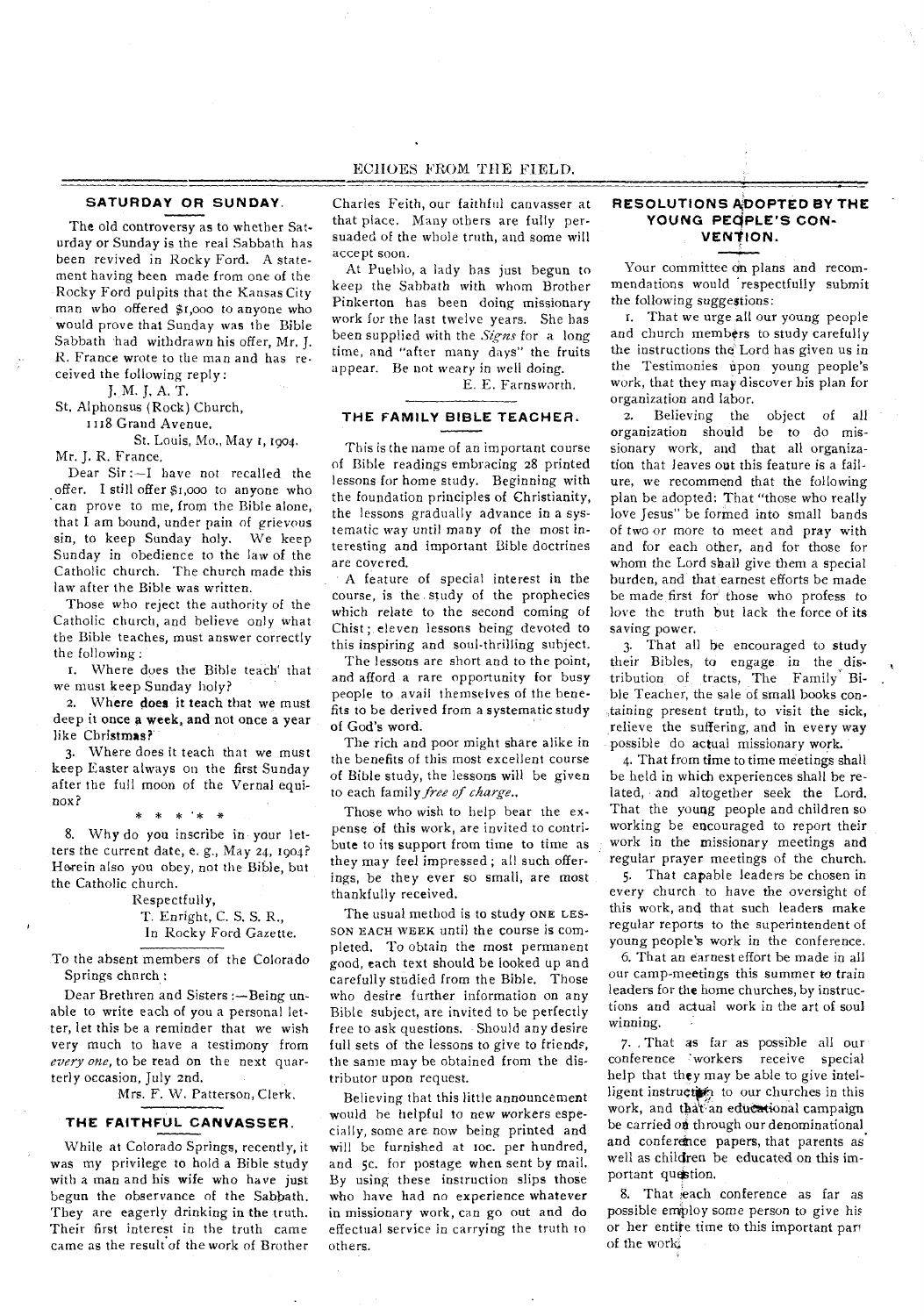9. That the Central Union Conference publish a series of leaflets on the salient points of this work for use with the young people, and in correspondence.

to. That our societies as far as possible drop from their Sabbath meetings all forms and usages that would seem to make them seem like literary societies; as for example—accepting reports, formal business motions, election of officers, etc.

ŧ,

# .**.....................** THE SABBATH SCHOOL: **THE TEACHER'S RESPON-SIBILITY.**

### Paper Read by Mrs. Minnie MacGuire at the Sabbath-School Convention Held at Palisade, Colo., April 23, 1904.

The work of Sabbath-School teachers is fraught with great and sacred responsibilities. Upon, them rests the burden of directing minds in the study of God's Holy Word, and of leading souls to Christ.

The Sabbath-school should be one of the greatest instrumentalities, and *the most effectual,* in converting sinners, and every teacher needs to be especially imbued with the Spirit of the Master.

We read in Corinthians that "God hath set some in the church, first apostles secondarily prophets, thirdly terchers," so we see the ability to teach is one of the gifts of the Spirit.

Some when asked to teach excuse themselves because they lack in education, but this may be supplied them from on high as God has promised to give wisdom to all who ask, and "He giveth<br>liberally and upbraideth not." Peter liberally and upbraideth not." was an unlearned and ignorant fisherman, yet when filled with the Spirit of God he preached one serman that resulted in the conversion of *three* thousand people. God is no respecter of persons, but will-bless and help all who will consecrate themselves to his service, and will supply the necessary wisdom.

One thing is essential, however, and that is *study. "Study* to show thyself approved unto God, a workman that needeth not to be ashamed, rightly dividing the word of truth." The lesson should be so thoroughly learned by the teacher that no reference need be made to the lesson pamphlet or paper, and yet he be able to follow the line of study, explainthe points of interest with clearness and readiness.

Far greater interest would be mani-fested in class work, if teachers would look at their pupils instead of being

obliged to look at their papers to read the questions, and see if they were correctly answered.

"It is an important work to deal with minds, to give the right mould to character, and to leave a right impression," and the teacher needs a heart warmed and made tender by the Spirit of God. Great tact and discernment are necessary to understand the wants of every pupil, and to "rightly divide the word of God."

It is positively painful to scholars to have a teacher stand up in a listless, tired manner, as if he preferred anything and everything to teaching, and then begin the recitation by remarking "that he had not looked at his lesson as he had been exceptionally busy that week. He hoped, however. they had studied theirs." Imagine your feelings should you send your children to a public school where a a teacher was employed to teach mathematics and you knew he had never looked into or studied arithmetic. What confidence would you have in his ability to impart understanding? No more can we teach in the school of Christ except we have first been learners. Let us all heed the admonition and *"Study* to show ourselves approved unto God."

Another desirable qualification is *cheerfulness.* If you feel despondent or discouraged on Sabbath morning, go to God alone and plead with Him until your heart is filled with peace and joy, and you are enabled, by His grace, to stand before your class rejoicing in the Lord.

Much enthusiasm must be felt and manifested by the teacher in presenting the lesson. "Out of the abundance of the heart the mouth speaketh" so the heart should be filled with thanksgiving and praise and not only will words of encouragement be spoken, but the countenance will be lighted with the glory of the Lord, and it will be evident to every student that their teacher has been with Jesus and learned of Him.

(Concluded next issue.)

### **NOTICE.**

Let all our churches in Colorado and New Mexico elect their delegates soon to attend the Colorado Conference, which will convene August 18th, 1904, at Longmont, Colo. The first meeting of the conference will be held August 19th, at 9:30 a. m. Every church is entitled to one delegate for the church, and one for every fifteen members. Persons should be chosen who are alive to the needs of the cause, and of good deportment in their home church. May the wisdom of our God guide in the choosing of these dele-gates. G. F. Watson.

#### **CHURCH SCHOOL TEACHERS ATTENTION!**

It has been decided to offer the church school teachers attending the teachers' normal at Atchison, Kan., the low rate of \$1.5o per week for board and room. It is expected that those attending will bring bedding sufficient to accommodate them, and I would advise all to bring a straw-tick. E. T. Russell

W glean the following from a letter received from Brother L. Vargas, our Spanish worker at Costilla, New Mexico: "It will rejoice your hearts to know that month by month some souls come for the Water of life. I am working from house to house with "The Family Bible Teacher." In the American families this course of study is doing much good. I lack Spanish papers such as *El Mensajero de la Verdad.* New Mexico is a good field, and if we could have more help we could accomplish a great deal more.

The *Southern Watchman* says: Believing the readers of this paper will be interested in hearing something of the manner in which the special "Signs Number" of the SOUTHERN WATCHMAN is being received, we will state that since the first copies were sent out orders have been coming in so fast that we have beep obliged to run our presses both day and night a considerable portion of the time. However, we now have a stock ahead and will probably be able to fill all further orders promptly.

The Southern Publishing Association reports the sale of *Family Bible Teacher*  for May as 400,000 copies, or over one and a half million pages. This is certainly a good month's record for a new publication. We also learn that about 2,5oo copies are now being used every day at the St. Louis Exposition. The introduction slip just prepared enables any one to do efficient work with those lessons.

#### **REPORT OF CANVASSING WORK**

| Hrs. Ord.        | Val.<br>Helps. | Total<br>Val.                                                                                    |
|------------------|----------------|--------------------------------------------------------------------------------------------------|
|                  |                |                                                                                                  |
| 14               |                | \$41.05                                                                                          |
|                  |                | 76.05                                                                                            |
| 10               | 12.50          | 41.50                                                                                            |
|                  |                | 4.00                                                                                             |
|                  |                |                                                                                                  |
| 27               | 21.95          | 89.25                                                                                            |
|                  |                |                                                                                                  |
|                  | 4.75           | 13.50                                                                                            |
|                  |                |                                                                                                  |
| 177              |                | 151,55                                                                                           |
|                  |                |                                                                                                  |
| 247              |                | $$88.05$ \$416.90                                                                                |
| DELIVERIES.      |                |                                                                                                  |
|                  |                | Value.                                                                                           |
|                  |                | \$151.50                                                                                         |
|                  |                | 12.50                                                                                            |
|                  |                | 8.25                                                                                             |
|                  |                | 5.00                                                                                             |
|                  |                |                                                                                                  |
| TOTAL DELIVERIES | 187            | \$177.25                                                                                         |
|                  | 19             | For four weeks ending June 11, 1904.<br>\$17.55<br>26.30<br>5.00<br>Books.<br>177<br>6<br>3<br>1 |